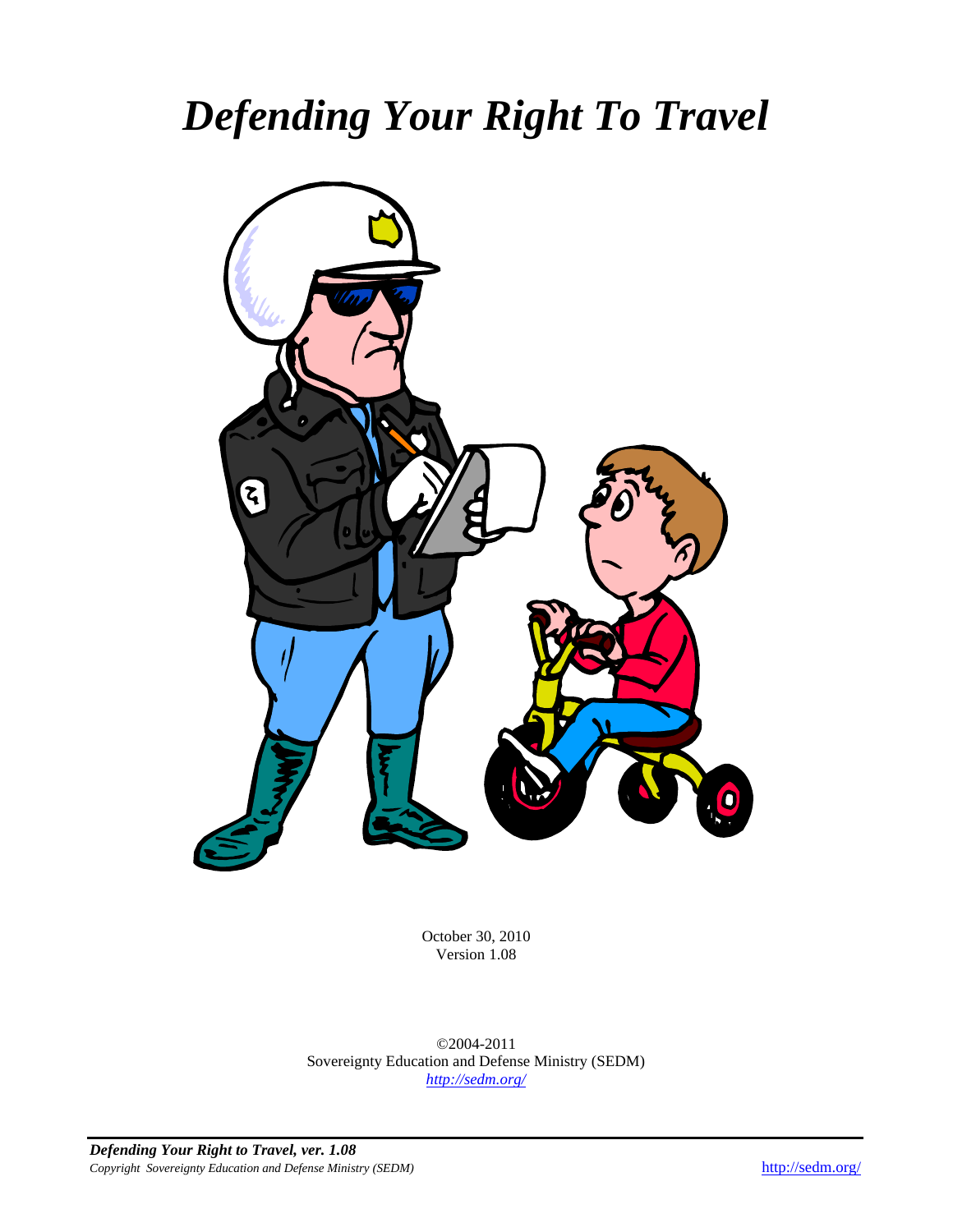### *DISCLAIMER, COPYRIGHT, AND LICENSE AGREEMENT:*

*The disclaimer, copyright, and license agreement protecting this document is found at:*

*<https://sedm.org/footer/digital-millenium-copyright-act-dmca-policy/>*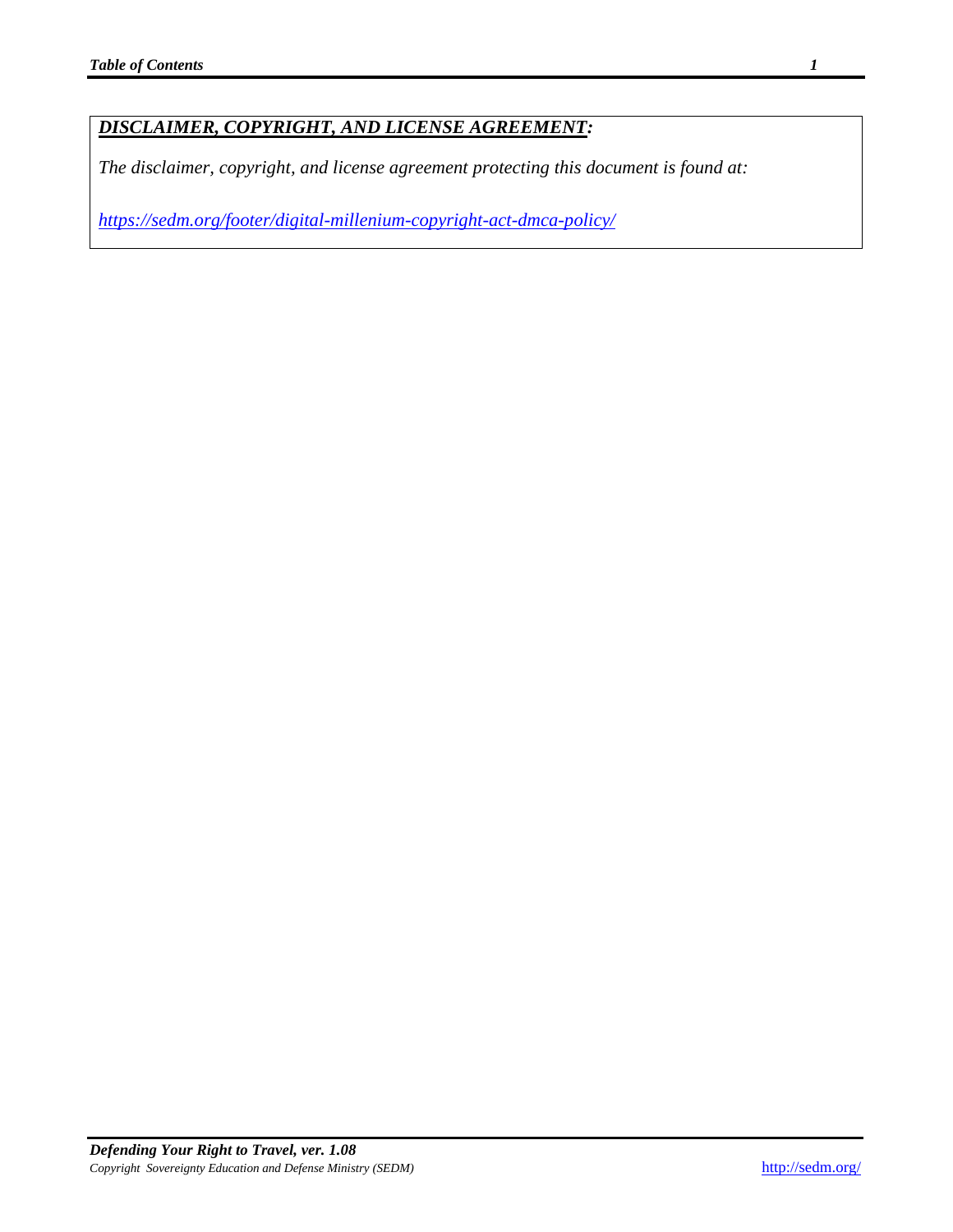# **REVISION HISTORY**

<span id="page-2-0"></span>

| <b>Date</b> | <b>Version</b> | <b>Description</b>                                                                                                                                                                                                                                                                                                                                                                                                                                                                                                                                                                                                                                                  |
|-------------|----------------|---------------------------------------------------------------------------------------------------------------------------------------------------------------------------------------------------------------------------------------------------------------------------------------------------------------------------------------------------------------------------------------------------------------------------------------------------------------------------------------------------------------------------------------------------------------------------------------------------------------------------------------------------------------------|
| 09/20/04    | 1.00           | Initial version.                                                                                                                                                                                                                                                                                                                                                                                                                                                                                                                                                                                                                                                    |
| 09/21/04    | 1.01           | Added chapter 7 courtesy of Lewis Ewing.                                                                                                                                                                                                                                                                                                                                                                                                                                                                                                                                                                                                                            |
| 09/22/04    | 1.02           | Added to section 3.4.1 a quote from the California Driver's License Renewal                                                                                                                                                                                                                                                                                                                                                                                                                                                                                                                                                                                         |
|             |                | notice regarding Social Security Numbers.                                                                                                                                                                                                                                                                                                                                                                                                                                                                                                                                                                                                                           |
| 09/09/05    | 1.03           | Added a link to section 3.4.2 to the California DMV pamphlet called<br>1.<br>"Social Security Number Fast Facts".<br>Added section 9.2: Attachment to Government Form which asks for Social<br>2.<br>Security Number.<br>Added section 9.3: Request to DMV Legal Department to Modify Driver's<br>3.<br>License<br>Added section 3.8.<br>4.<br>Added section 3.4.6.<br>5.                                                                                                                                                                                                                                                                                           |
| 04/19/06    | 1.04           | Expanded end of section 3.4.2.<br>1.<br>Added section 3.7.1 entitled "Issuing your own driver's licenses".<br>2.<br>Added section 3.7.2: Letters of disqualification.<br>3.<br>Updated the Copyright/License Agreement in the front of the book.<br>4.                                                                                                                                                                                                                                                                                                                                                                                                              |
| 08/15/06    | 1.05           | Updated section 3.7.3.<br>1.<br>Broke section 3.7.6 into two subsections and added section 3.7.6.1.<br>2.<br>Added a link to the end of section 3.7.2.<br>3.<br>Added section 4.1.<br>4.                                                                                                                                                                                                                                                                                                                                                                                                                                                                            |
| 02/19/08    | 1.06           | Expanded section 3.6.<br>1.<br>Added chapter 6: Handling Traffic Stops, Tickets, and Traffic Court.<br>2.<br>Added section 4.1: Rights given up by registering a vehicle.<br>3.<br>Expanded section 5.1.<br>4.<br>Rewrote the introduction to Chapter 7.<br>5.<br>Completely rewrote chapter 9.<br>6.<br>Added a Scriptures section to the Table of Authorities.<br>7.<br>Corrected problems in the Table of Authorities.<br>8.<br>Updated ORS 807.031 in section 8.2.1.<br>9.<br>10. Added section 8.3.1 on no such thing as a "driver's license".<br>11. Added several new entries to the table of authorities.<br>12. Cleaned up formatting throughout document. |
| 11/09/10    | 1.07           | Expanded introduction at the beginning of Chapter 2.<br>1.<br>Expanded the introduction to chapter 5.<br>2.<br>Added sections 5.1 through 5.1.4.<br>3.<br>Expanded sections 3.2 and 4.1 to indicate statutes that cause consent to<br>4.<br>service of process because of application for registration or license.<br>Expanded the chapter 7 introduction.<br>5.<br>Added section 1.3: Tools and techniques for researching state laws.<br>6.<br>7.<br>Renamed chapter 2.<br>8.<br>Added chapter 7: Traffic Court Tactics.<br>9.<br>Expanded section 7.1: Not a true court.                                                                                         |
| 10/30/11    | 1.08           | Added section 5.1: Requirement for "credible and reliable documentation"<br>1.<br>when stopped.<br>Expanded section 5.7: Private IDs.<br>2.<br>Added Section 12: Appendix: Right to Travel Authorities.<br>3.<br>Deleted subsections under section 7.7: Standing requirement of state to sue<br>4.<br>in traffic cases and merged content into Appendix A.<br>Deleted chapter 9: Loopholes in State Laws Regarding Right to Travel, and<br>5.<br>merged it into Appendix A.                                                                                                                                                                                         |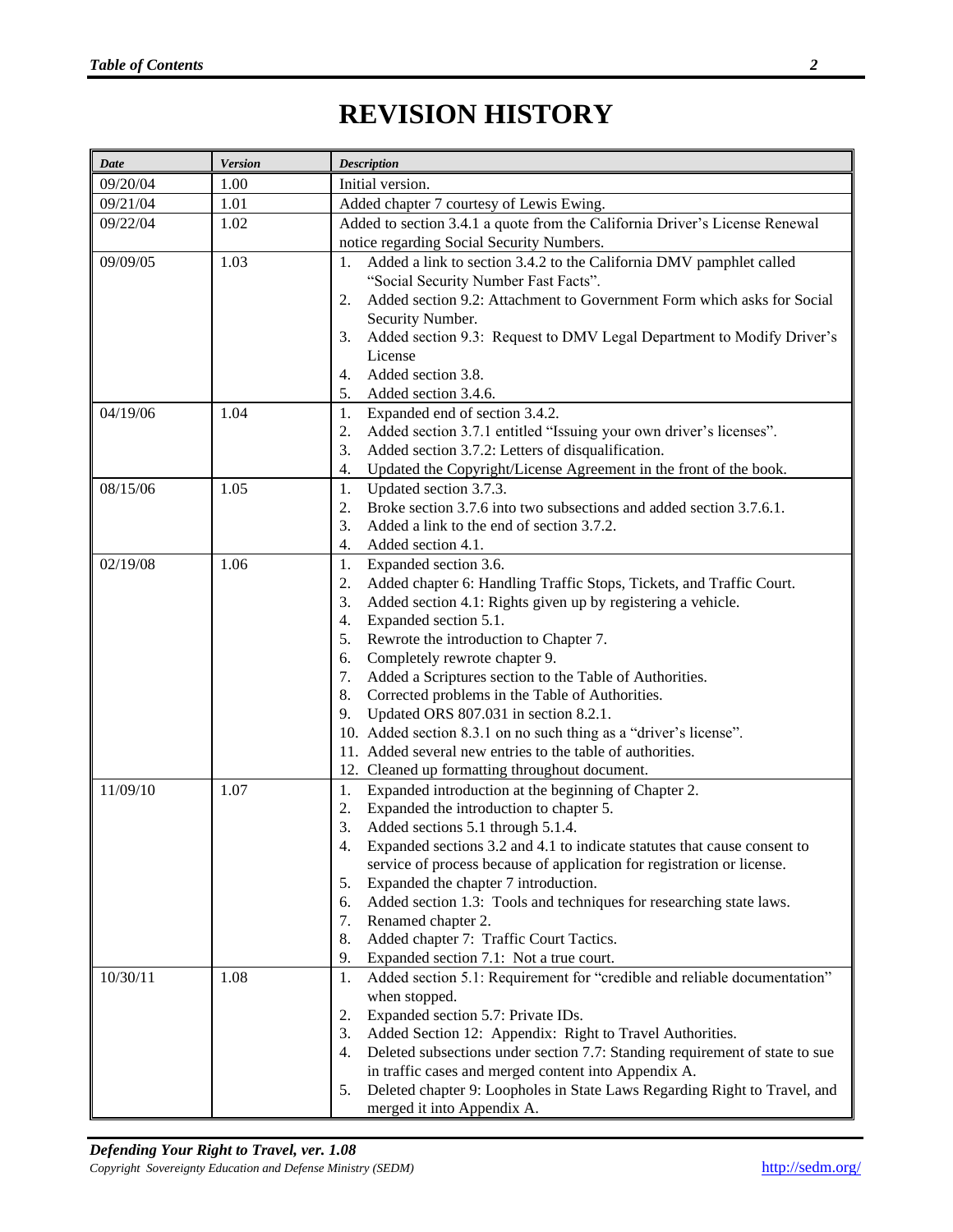| Date | <b>Version</b> | <b>Description</b>                                                                      |
|------|----------------|-----------------------------------------------------------------------------------------|
|      |                | Improved formatting in Table of Authorities and added several new<br>6.<br>authorities. |
|      |                | Expanded section 3.5.<br>7.                                                             |
|      |                | Corrected changed form numbers.<br>8.                                                   |
|      |                | Added section 6.1: Background.<br>9.                                                    |
|      |                | 10. Added section 6.2: Authorities on police confrontation, arrest, and                 |
|      |                | detention.                                                                              |
|      |                | 11. Expanded section 6.3.                                                               |
|      |                | 12. Expanded section 6.6.                                                               |
|      |                | 13. Added section 3.2.                                                                  |
|      |                | 14. Moved section 3.8 to section 6.10.                                                  |
|      |                | 15. Moved section 3.9 to section 6.11.                                                  |
|      |                | 16. Updated form in section 11.3                                                        |
|      |                | 17. Added section 6.5: Presumptions of the police officer.                              |
|      |                | 18. Updated section 2.2.                                                                |
|      |                | 19. Expanded section 3.3.                                                               |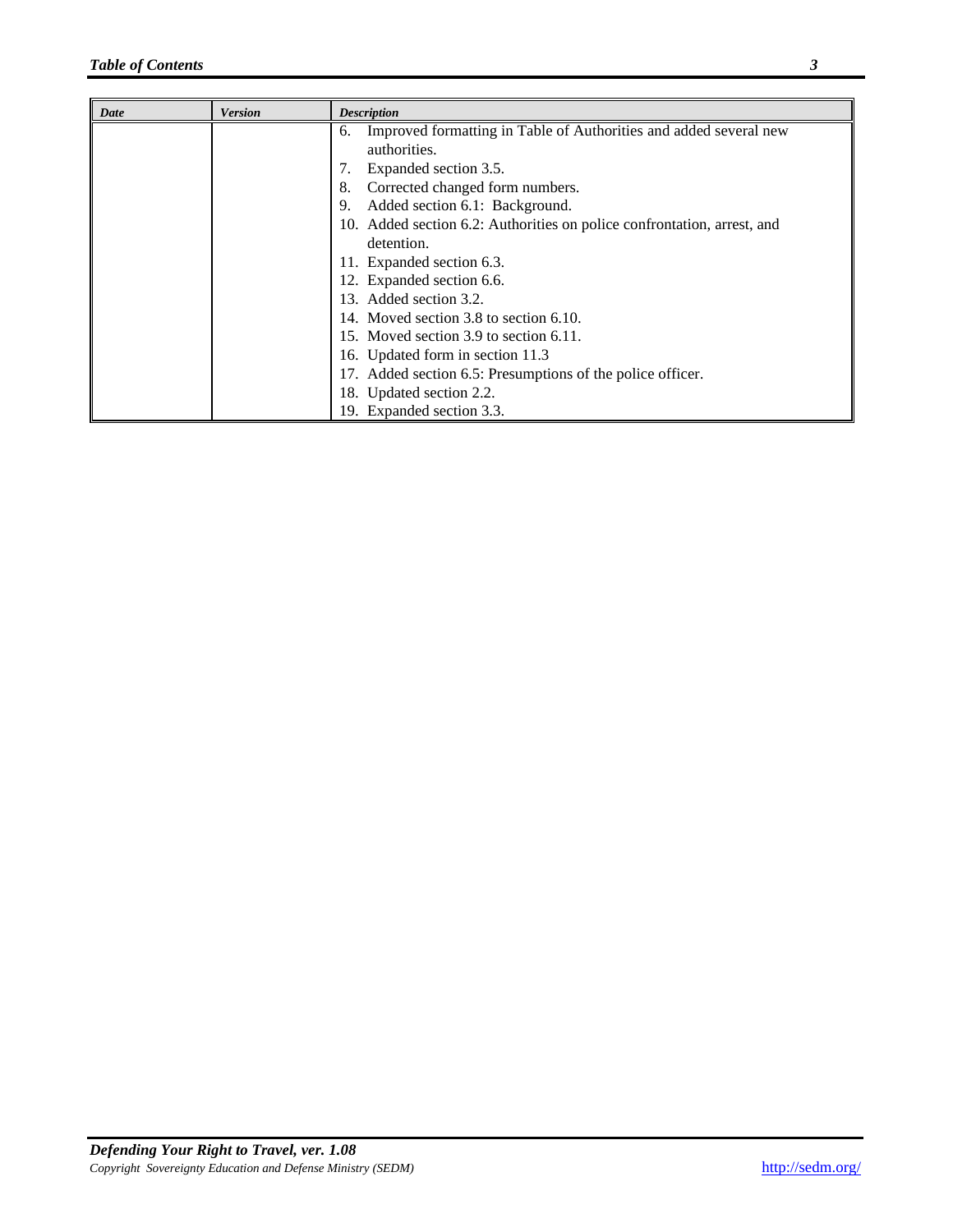### **TABLE OF CONTENTS**

<span id="page-4-0"></span>

|    |     |                                                                                                               | Page |
|----|-----|---------------------------------------------------------------------------------------------------------------|------|
|    |     |                                                                                                               |      |
|    |     |                                                                                                               |      |
|    |     |                                                                                                               |      |
|    |     |                                                                                                               |      |
| 1. |     |                                                                                                               |      |
|    | 1.1 |                                                                                                               |      |
|    | 1.2 |                                                                                                               |      |
|    | 1.3 |                                                                                                               |      |
| 2. |     |                                                                                                               |      |
|    | 2.1 |                                                                                                               |      |
|    | 2.2 | Fundamental Rights: Granted by God and Cannot be Regulated by the Government 2-5                              |      |
|    | 2.3 |                                                                                                               |      |
|    | 2.4 |                                                                                                               |      |
|    | 2.5 |                                                                                                               |      |
| 3. |     |                                                                                                               |      |
|    | 3.1 |                                                                                                               |      |
|    | 3.2 |                                                                                                               |      |
|    | 3.3 |                                                                                                               |      |
|    | 3.4 |                                                                                                               |      |
|    | 3.5 |                                                                                                               |      |
|    |     | 3.5.1                                                                                                         |      |
|    |     | 3.5.2                                                                                                         |      |
|    |     | 3.5.3<br>3.5.4                                                                                                |      |
|    |     | 3.5.5                                                                                                         |      |
|    |     | Quitting Social Security and Gifting your Driver's License to the Social Security Administration3-23<br>3.5.6 |      |
|    | 3.6 |                                                                                                               |      |
|    | 3.7 |                                                                                                               |      |
|    | 3.8 |                                                                                                               |      |
|    |     | 3.8.1                                                                                                         |      |
|    |     | 3.8.2                                                                                                         |      |
|    |     | 3.8.3                                                                                                         |      |
|    |     | 3.8.4                                                                                                         |      |
|    |     | 3.8.5                                                                                                         |      |
|    |     | 3.8.6                                                                                                         |      |
|    |     | 3.8.7                                                                                                         |      |
|    |     | Getting insurance or Proof of financial responsibility WITHOUT a driver's license and/or SSN 3-39<br>3.8.8    |      |
| 4. |     |                                                                                                               |      |
|    | 4.1 |                                                                                                               |      |
|    | 4.2 |                                                                                                               |      |
|    | 4.3 |                                                                                                               |      |
|    | 4.4 |                                                                                                               |      |
| 5. |     |                                                                                                               |      |
|    | 5.1 |                                                                                                               |      |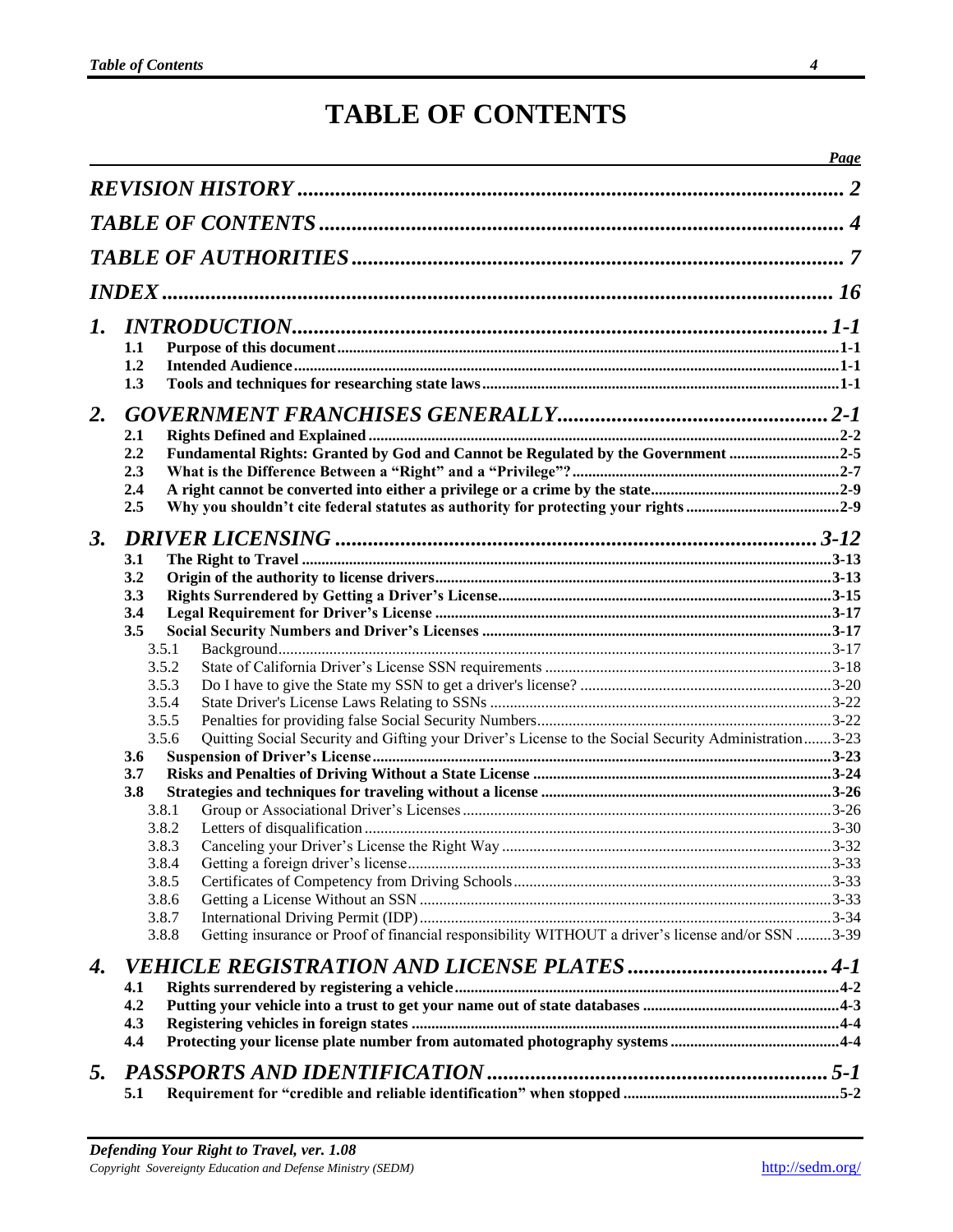|    | 5.2  | How the government kidnaps your identity and your domicile and moves it to the federal zone or |  |
|----|------|------------------------------------------------------------------------------------------------|--|
|    |      |                                                                                                |  |
|    |      | 5.2.1                                                                                          |  |
|    |      | 5.2.2                                                                                          |  |
|    |      | 5.2.3                                                                                          |  |
|    |      | 5.2.4                                                                                          |  |
|    | 5.3  |                                                                                                |  |
|    | 5.4  |                                                                                                |  |
|    | 5.5  |                                                                                                |  |
|    | 5.6  |                                                                                                |  |
|    | 5.7  |                                                                                                |  |
| 6. |      |                                                                                                |  |
|    | 6.1  |                                                                                                |  |
|    | 6.2  |                                                                                                |  |
|    | 6.3  |                                                                                                |  |
|    | 6.4  |                                                                                                |  |
|    | 6.5  |                                                                                                |  |
|    | 6.6  |                                                                                                |  |
|    | 6.7  |                                                                                                |  |
|    | 6.8  |                                                                                                |  |
|    | 6.9  |                                                                                                |  |
|    | 6.10 |                                                                                                |  |
|    | 6.11 |                                                                                                |  |
|    | 6.12 |                                                                                                |  |
|    | 6.13 |                                                                                                |  |
| 7. |      |                                                                                                |  |
|    | 7.1  |                                                                                                |  |
|    | 7.2  |                                                                                                |  |
|    | 7.3  |                                                                                                |  |
|    | 7.4  |                                                                                                |  |
|    | 7.5  |                                                                                                |  |
|    | 7.6  |                                                                                                |  |
|    | 7.7  |                                                                                                |  |
|    | 7.8  |                                                                                                |  |
|    |      | 7.8.1                                                                                          |  |
|    |      | 7.8.2                                                                                          |  |
|    |      | 7.8.3                                                                                          |  |
|    |      | 7.8.4                                                                                          |  |
|    | 7.9  |                                                                                                |  |
|    |      |                                                                                                |  |
| 8. |      |                                                                                                |  |
|    | 8.1  |                                                                                                |  |
|    | 8.2  |                                                                                                |  |
|    | 8.3  |                                                                                                |  |
|    | 8.4  |                                                                                                |  |
|    | 8.5  |                                                                                                |  |
|    | 8.6  |                                                                                                |  |
|    | 8.7  |                                                                                                |  |
|    | 8.8  |                                                                                                |  |
|    | 8.9  |                                                                                                |  |
|    | 8.10 |                                                                                                |  |
|    | 8.11 |                                                                                                |  |
|    | 8.12 |                                                                                                |  |
|    | 8.13 |                                                                                                |  |
|    | 8.14 |                                                                                                |  |
|    | 8.15 |                                                                                                |  |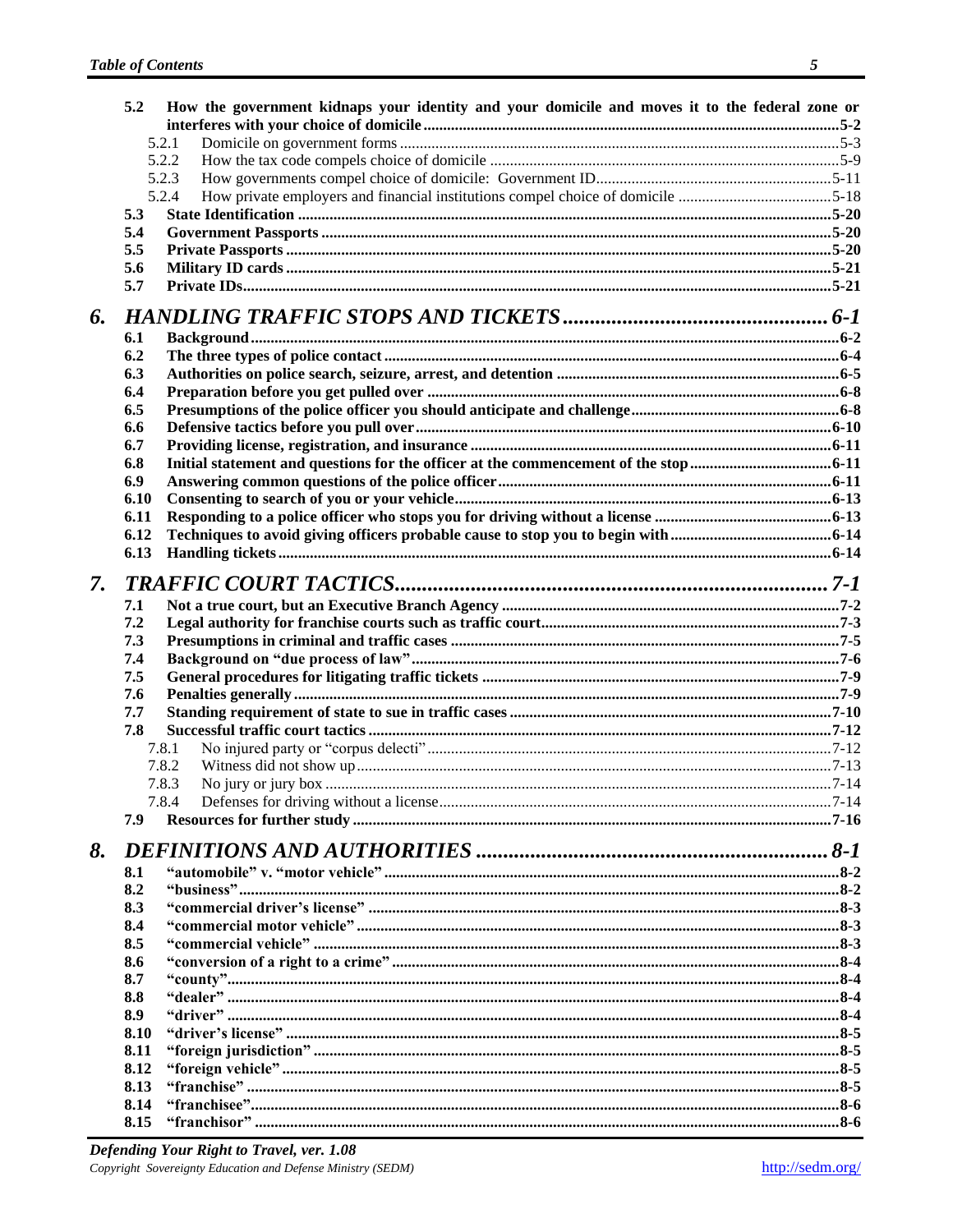|    | 8.16 |  |
|----|------|--|
|    | 8.17 |  |
|    | 8.18 |  |
|    | 8.19 |  |
|    | 8.20 |  |
|    | 8.21 |  |
|    | 8.22 |  |
|    | 8.23 |  |
|    | 8.24 |  |
|    | 8.25 |  |
|    | 8.26 |  |
|    | 8.27 |  |
|    | 8.28 |  |
|    | 8.29 |  |
|    | 8.30 |  |
|    | 8.31 |  |
|    | 8.32 |  |
|    | 8.33 |  |
|    | 8.34 |  |
|    | 8.35 |  |
| 9. |      |  |
|    | 9.1  |  |
|    | 9.2  |  |
|    |      |  |
|    | 10.1 |  |
|    | 10.2 |  |
|    | 10.3 |  |
|    |      |  |
|    |      |  |

### **LIST OF TABLES**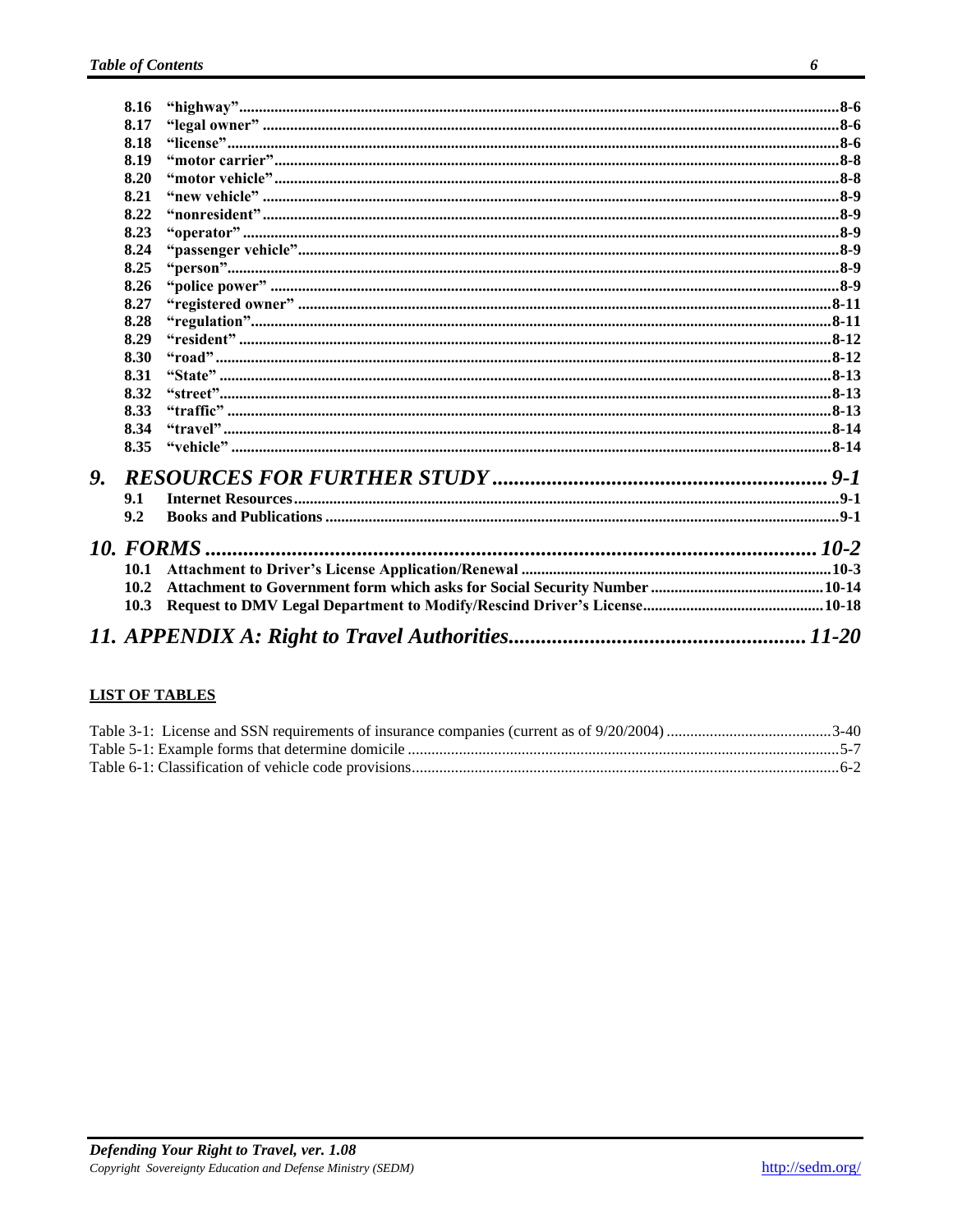# **TABLE OF AUTHORITIES**

#### <span id="page-7-0"></span>**Constitutional Provisions**

#### **Statutes**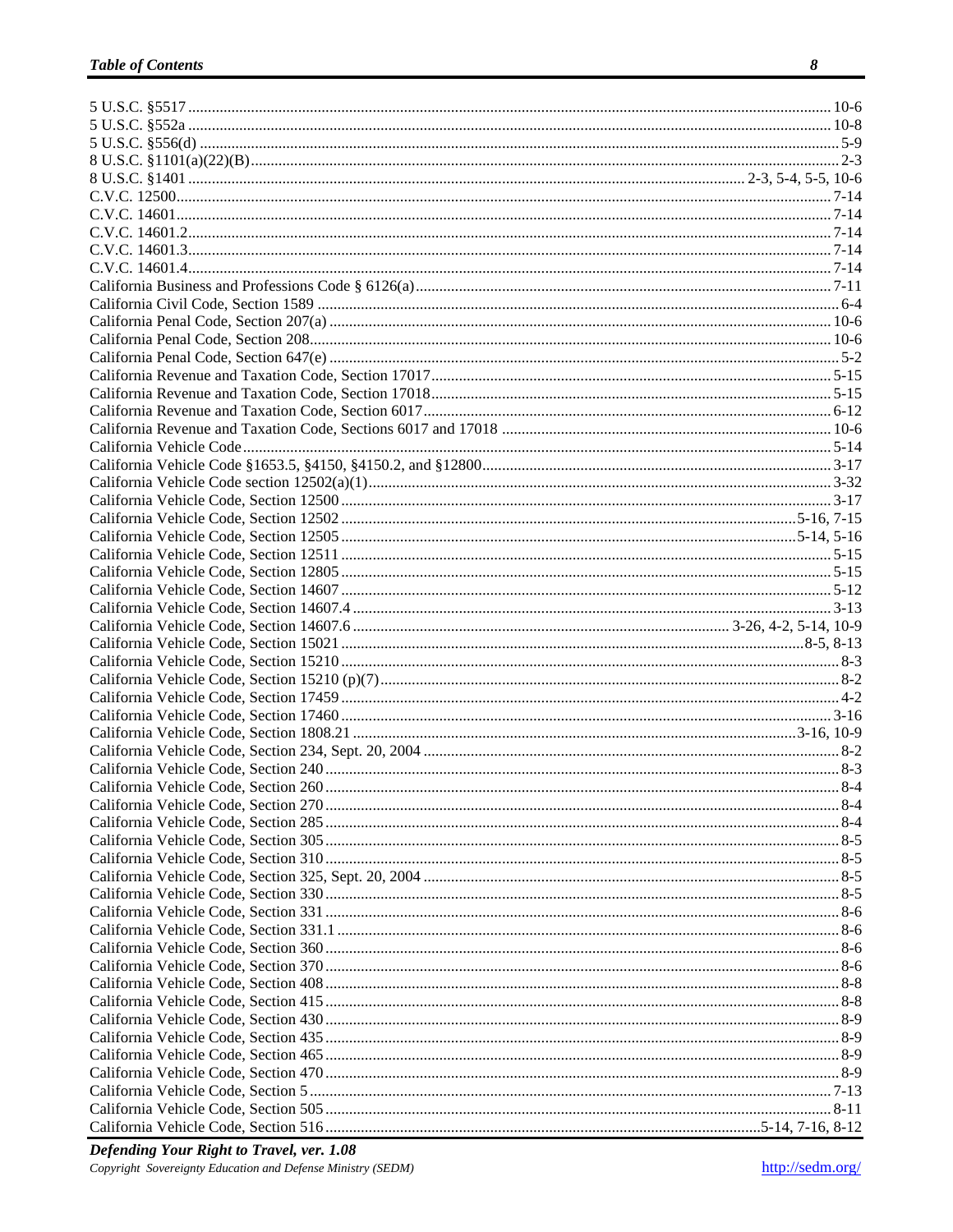#### **Cases**

| Abood v. Detroit Bd. of Ed., 431 U.S. 209, 97 S.Ct. 1782, 52 L.Ed.2d. 261, 95 L.R.R.M. (BNA) 2411, 81 Lab. Cas. (CCH) |  |
|-----------------------------------------------------------------------------------------------------------------------|--|
|                                                                                                                       |  |
|                                                                                                                       |  |
|                                                                                                                       |  |
|                                                                                                                       |  |
|                                                                                                                       |  |
|                                                                                                                       |  |
|                                                                                                                       |  |
|                                                                                                                       |  |
|                                                                                                                       |  |
|                                                                                                                       |  |
|                                                                                                                       |  |
|                                                                                                                       |  |
|                                                                                                                       |  |
|                                                                                                                       |  |
|                                                                                                                       |  |
|                                                                                                                       |  |
|                                                                                                                       |  |
|                                                                                                                       |  |
|                                                                                                                       |  |
|                                                                                                                       |  |
|                                                                                                                       |  |
|                                                                                                                       |  |
|                                                                                                                       |  |
|                                                                                                                       |  |
|                                                                                                                       |  |
|                                                                                                                       |  |
|                                                                                                                       |  |
|                                                                                                                       |  |
|                                                                                                                       |  |
|                                                                                                                       |  |
|                                                                                                                       |  |
|                                                                                                                       |  |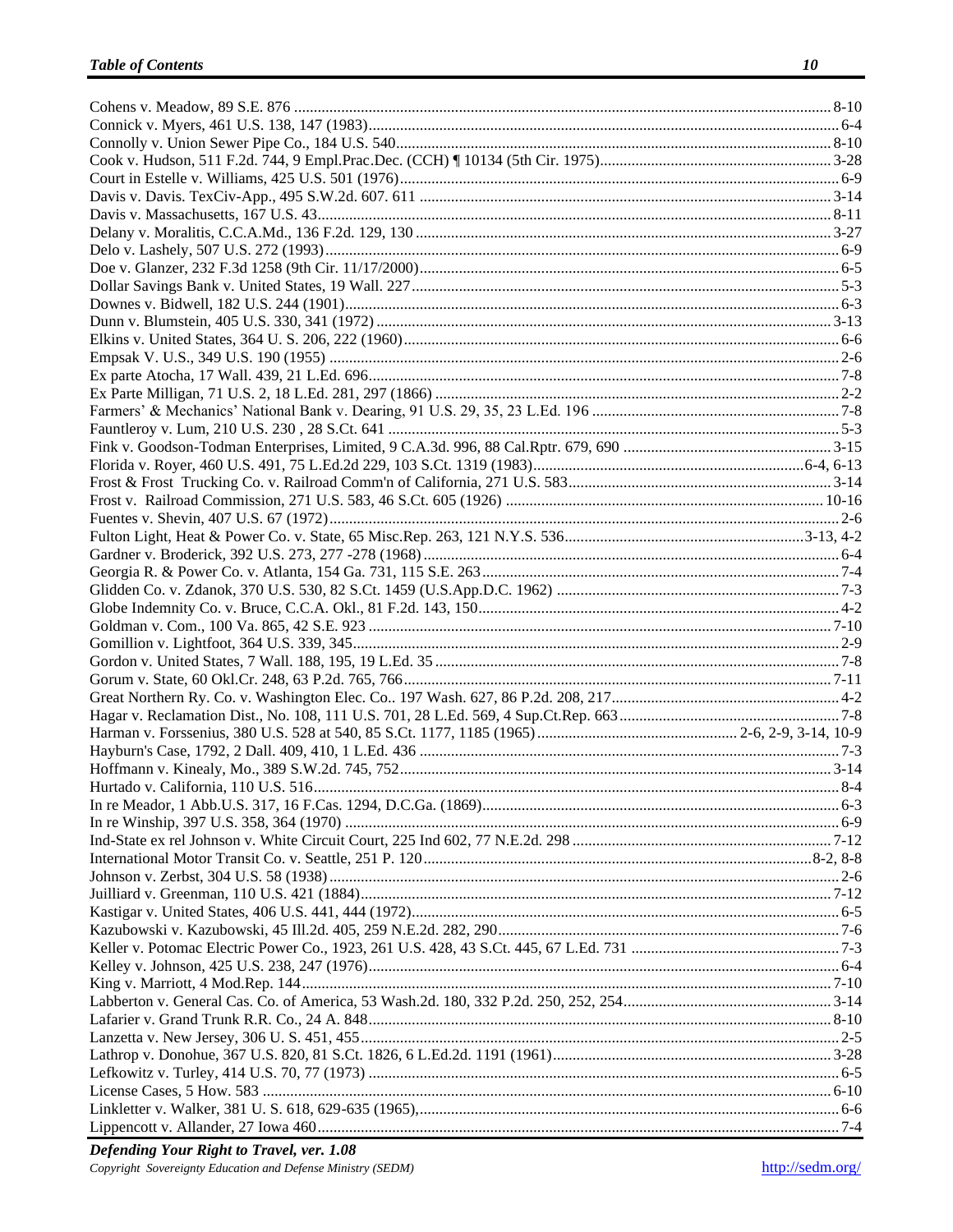| National Mut. Insurance Co. v. Tidewater Transfer Co., 337 U.S. 582, 629-630, 69 S.Ct. 1173, 1201, 93 L.Ed. 1556 7-3 |  |
|----------------------------------------------------------------------------------------------------------------------|--|
|                                                                                                                      |  |
|                                                                                                                      |  |
|                                                                                                                      |  |
|                                                                                                                      |  |
|                                                                                                                      |  |
|                                                                                                                      |  |
|                                                                                                                      |  |
|                                                                                                                      |  |
|                                                                                                                      |  |
|                                                                                                                      |  |
|                                                                                                                      |  |
|                                                                                                                      |  |
|                                                                                                                      |  |
|                                                                                                                      |  |
|                                                                                                                      |  |
|                                                                                                                      |  |
|                                                                                                                      |  |
|                                                                                                                      |  |
|                                                                                                                      |  |
|                                                                                                                      |  |
|                                                                                                                      |  |
|                                                                                                                      |  |
|                                                                                                                      |  |
|                                                                                                                      |  |
|                                                                                                                      |  |
|                                                                                                                      |  |
|                                                                                                                      |  |
|                                                                                                                      |  |
|                                                                                                                      |  |
|                                                                                                                      |  |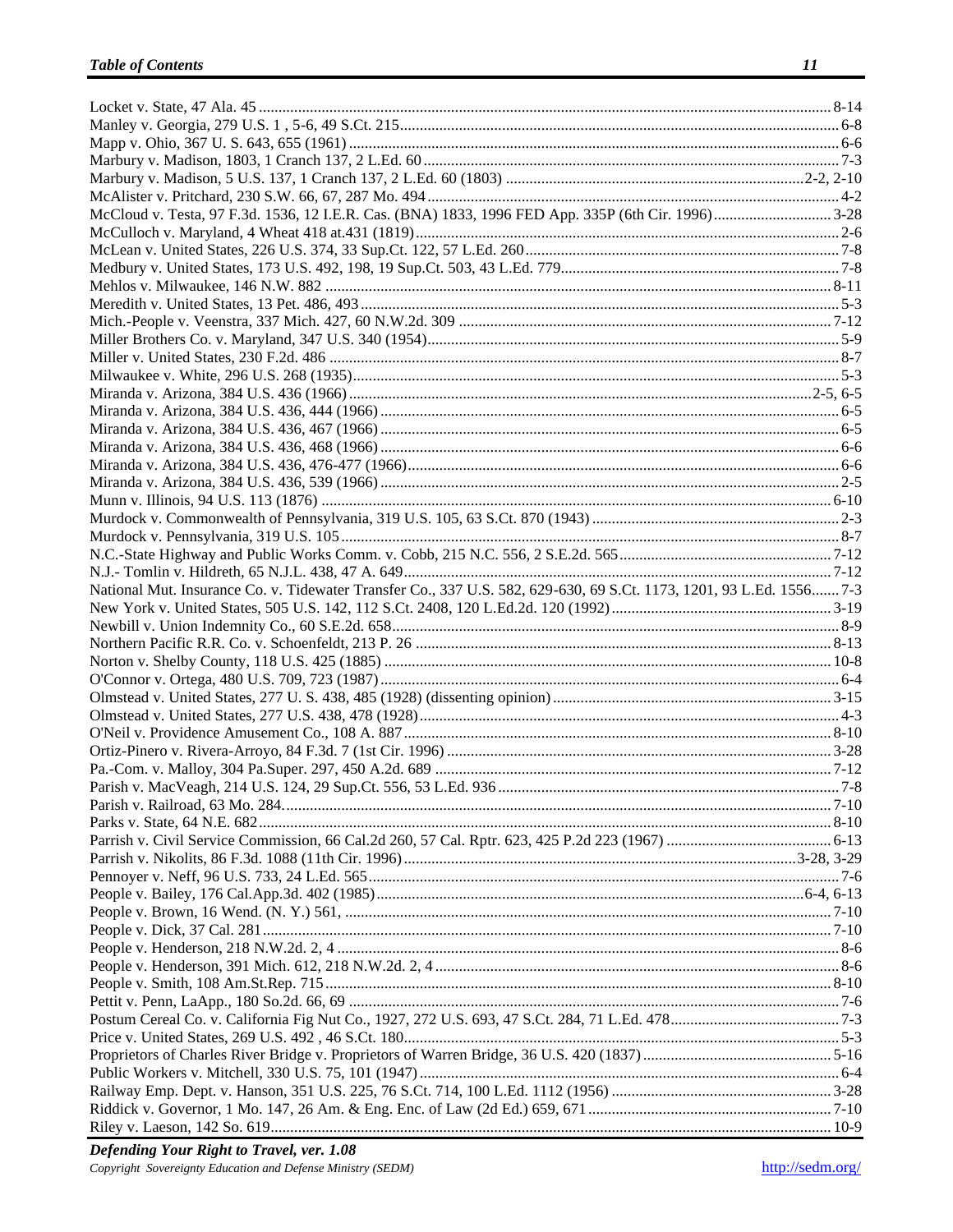| Rutan v. Republican Party of Illinois, 497 U.S. 62, 110 S.Ct. 2729, 111 L.Ed.2d. 52, 5 I.E.R. Cas. (BNA) 673 (1990)  3-28 |  |
|---------------------------------------------------------------------------------------------------------------------------|--|
|                                                                                                                           |  |
|                                                                                                                           |  |
|                                                                                                                           |  |
|                                                                                                                           |  |
|                                                                                                                           |  |
|                                                                                                                           |  |
|                                                                                                                           |  |
|                                                                                                                           |  |
|                                                                                                                           |  |
|                                                                                                                           |  |
|                                                                                                                           |  |
|                                                                                                                           |  |
|                                                                                                                           |  |
|                                                                                                                           |  |
|                                                                                                                           |  |
|                                                                                                                           |  |
|                                                                                                                           |  |
|                                                                                                                           |  |
|                                                                                                                           |  |
|                                                                                                                           |  |
|                                                                                                                           |  |
|                                                                                                                           |  |
|                                                                                                                           |  |
|                                                                                                                           |  |
|                                                                                                                           |  |
|                                                                                                                           |  |
|                                                                                                                           |  |
|                                                                                                                           |  |
|                                                                                                                           |  |
|                                                                                                                           |  |
|                                                                                                                           |  |
|                                                                                                                           |  |
|                                                                                                                           |  |
|                                                                                                                           |  |
| U.S. v. Smith, D.C.Iowa, 249 F.Supp. 515, 516                                                                             |  |
|                                                                                                                           |  |
|                                                                                                                           |  |
|                                                                                                                           |  |
|                                                                                                                           |  |
|                                                                                                                           |  |
|                                                                                                                           |  |
|                                                                                                                           |  |
|                                                                                                                           |  |
|                                                                                                                           |  |
|                                                                                                                           |  |
|                                                                                                                           |  |
|                                                                                                                           |  |
|                                                                                                                           |  |
| Vickery v. Jones, 100 F.3d. 1334 (7th Cir. 1996), cert. denied, 117 S.Ct. 1553, 137 L.Ed.2d. 701 (U.S. 1997)  3-28        |  |
|                                                                                                                           |  |
|                                                                                                                           |  |
|                                                                                                                           |  |
|                                                                                                                           |  |
|                                                                                                                           |  |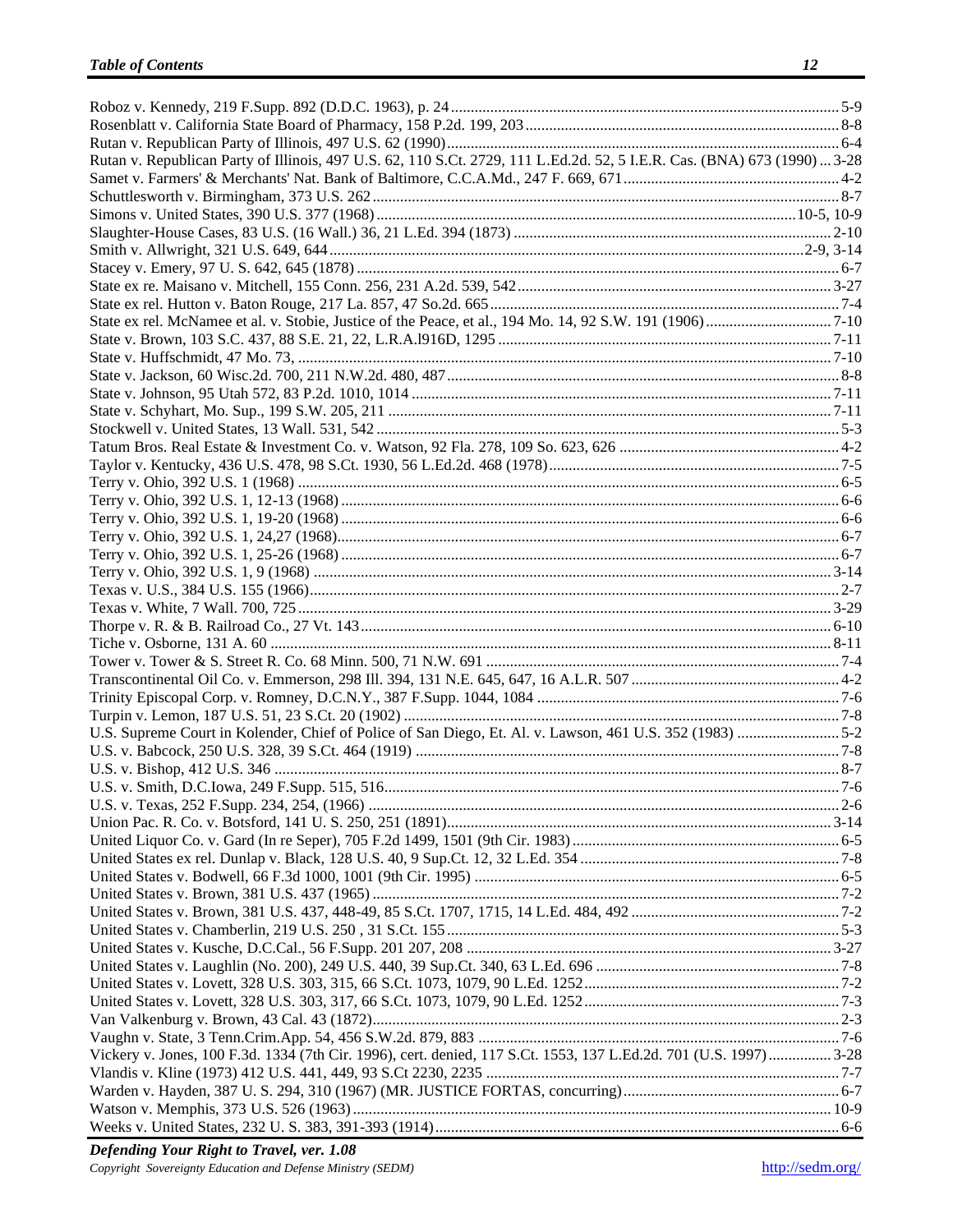| Wilder Manufacturing Co. v. Corn Products Co., 236 U.S. 165, 174, 175, 35 Sup.Ct. 398, 59 L.Ed. 520, Ann. Cas. 1916A, |  |
|-----------------------------------------------------------------------------------------------------------------------|--|
|                                                                                                                       |  |
|                                                                                                                       |  |
|                                                                                                                       |  |
|                                                                                                                       |  |
|                                                                                                                       |  |

#### **Other Authorities**

| California DMV Publication 52: Vehicles and Vessels: How to Request a Use Tax Clearance For DMV Registration 4-3 |  |
|------------------------------------------------------------------------------------------------------------------|--|
|                                                                                                                  |  |
|                                                                                                                  |  |
|                                                                                                                  |  |
|                                                                                                                  |  |
|                                                                                                                  |  |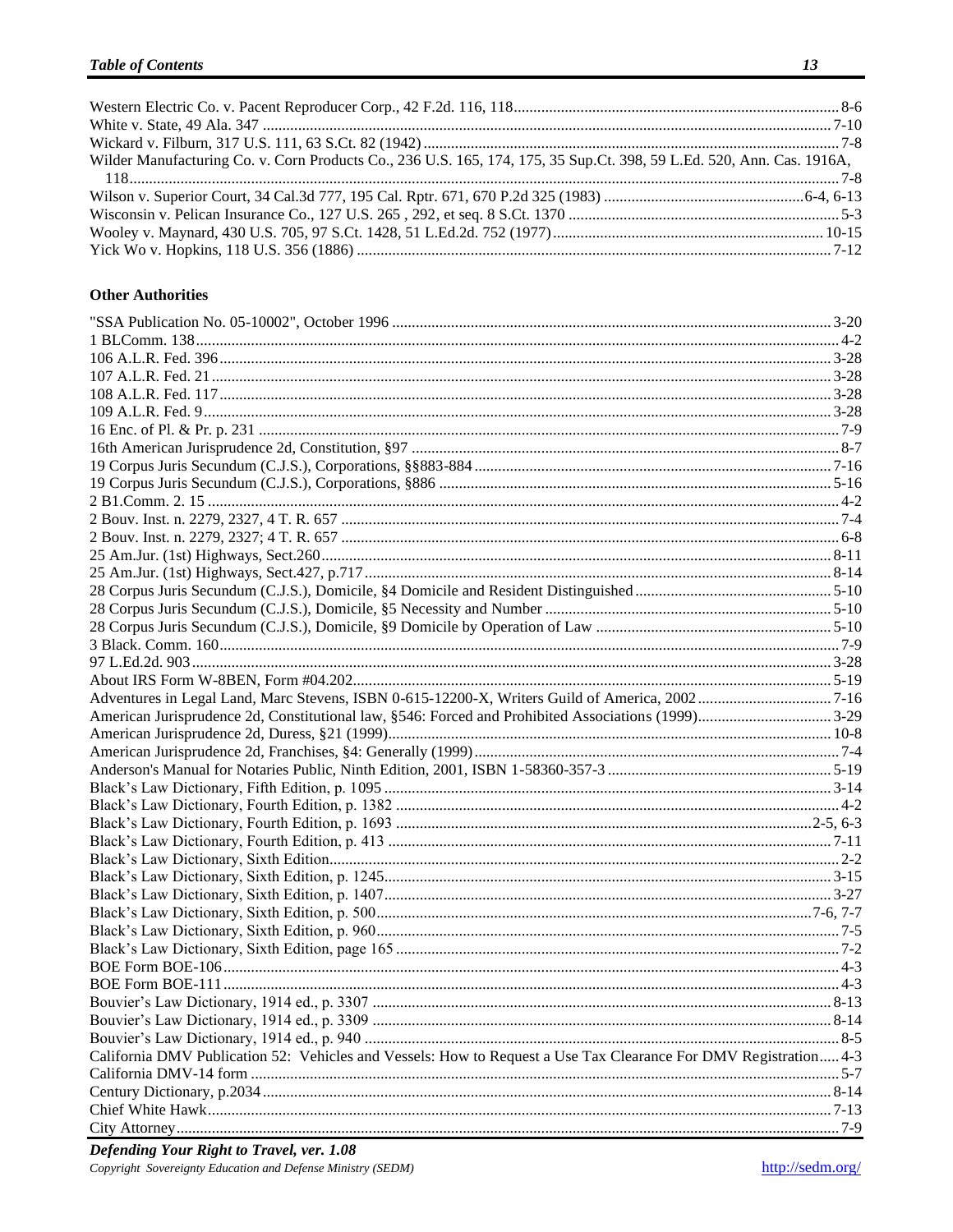| Conduct and Belief: Public Employees' First Amendment Rights to Free Expression and Political Affiliation. 59 U Chi LR |  |
|------------------------------------------------------------------------------------------------------------------------|--|
|                                                                                                                        |  |
|                                                                                                                        |  |
|                                                                                                                        |  |
|                                                                                                                        |  |
|                                                                                                                        |  |
|                                                                                                                        |  |
|                                                                                                                        |  |
|                                                                                                                        |  |
|                                                                                                                        |  |
|                                                                                                                        |  |
|                                                                                                                        |  |
|                                                                                                                        |  |
|                                                                                                                        |  |
|                                                                                                                        |  |
|                                                                                                                        |  |
|                                                                                                                        |  |
|                                                                                                                        |  |
| In Their Own Words, Third Edition. Gerald Alan Brown, Ed.D. & Charles V. Darnell, D.H.Sc.; Distress Publishing, C/o    |  |
|                                                                                                                        |  |
|                                                                                                                        |  |
|                                                                                                                        |  |
|                                                                                                                        |  |
|                                                                                                                        |  |
|                                                                                                                        |  |
| Legal Notice of Change in Domicile/Citizenship Records and Divorce from the "United States", Form #10.001 5-18         |  |
|                                                                                                                        |  |
|                                                                                                                        |  |
|                                                                                                                        |  |
|                                                                                                                        |  |
|                                                                                                                        |  |
| Public Employees and the First Amendment Petition Clause: Protecting the Rights of Citizen-Employees Who File          |  |
| Legitimate Grievances and Lawsuits Against Their Government Employers. 90 N.W. U LR 304, Fall, 1995  3-28              |  |
|                                                                                                                        |  |
|                                                                                                                        |  |
|                                                                                                                        |  |
|                                                                                                                        |  |
|                                                                                                                        |  |
|                                                                                                                        |  |
|                                                                                                                        |  |
|                                                                                                                        |  |
|                                                                                                                        |  |
|                                                                                                                        |  |
|                                                                                                                        |  |
|                                                                                                                        |  |
|                                                                                                                        |  |
|                                                                                                                        |  |
|                                                                                                                        |  |
|                                                                                                                        |  |
|                                                                                                                        |  |
|                                                                                                                        |  |
|                                                                                                                        |  |
|                                                                                                                        |  |
| The Law of Nations, p. 87, E. De Vattel, Volume Three, 1758, Carnegie Institution of Washington 5-18                   |  |
|                                                                                                                        |  |
|                                                                                                                        |  |
|                                                                                                                        |  |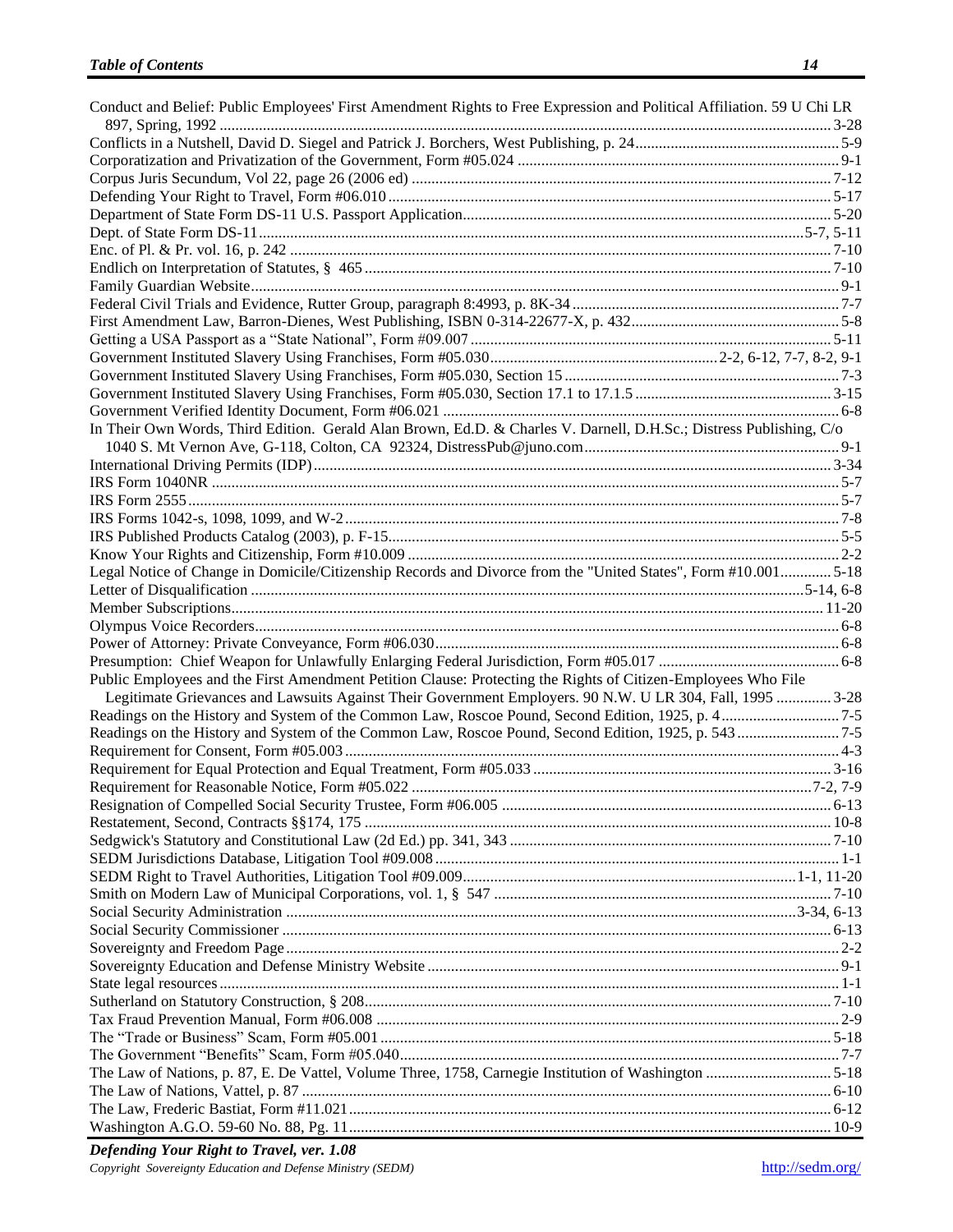| Why Domicile and Becoming a "Taxpayer" Require Your Consent, Form #05.0023-29, 3-31, 5-2, 6-2, 6-12, 7-15 |  |
|-----------------------------------------------------------------------------------------------------------|--|
|                                                                                                           |  |
|                                                                                                           |  |
|                                                                                                           |  |
|                                                                                                           |  |
|                                                                                                           |  |

### **Scriptures**

| $10-5$ |
|--------|
|        |
|        |
|        |
|        |
|        |
|        |
|        |
|        |
|        |
|        |
|        |
|        |
|        |
|        |
|        |
|        |
|        |
|        |
| $10-5$ |
|        |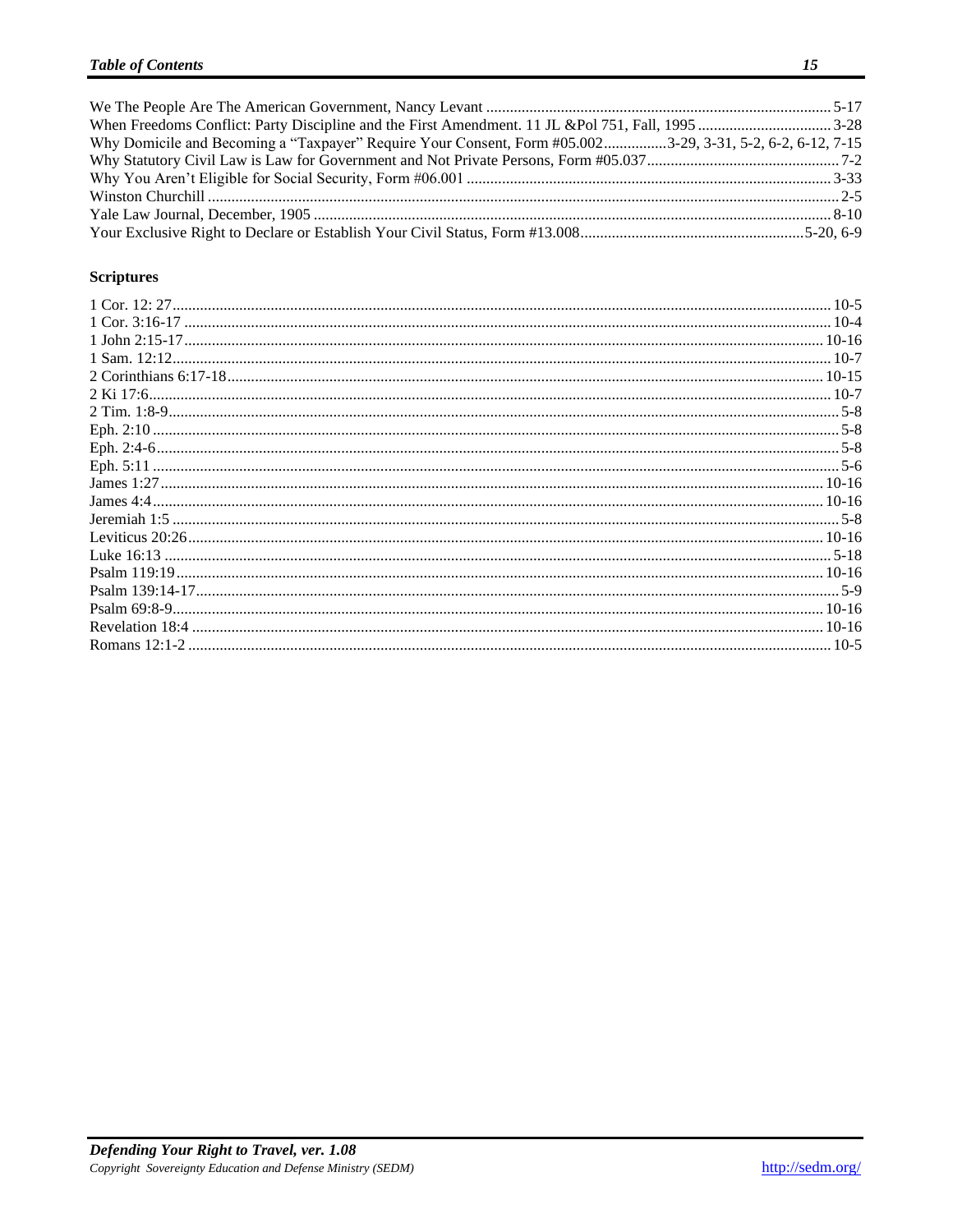### *INDEX*

<span id="page-16-0"></span>

| <b>CITIZENSHIP</b>      |  |
|-------------------------|--|
|                         |  |
|                         |  |
| <b>DEFINITIONS</b>      |  |
|                         |  |
| <b>FOUNDING FATHERS</b> |  |
|                         |  |
|                         |  |
|                         |  |
| <b>LAWS</b>             |  |
|                         |  |
|                         |  |
|                         |  |
| <b>LIBERTY</b>          |  |
|                         |  |
| <b>RELIGION</b>         |  |
|                         |  |
|                         |  |

| <b>RIGHTS</b>                                      |  |
|----------------------------------------------------|--|
|                                                    |  |
| <b>SCANDALS</b>                                    |  |
| Judicial conspiracy to protect the income tax  2-7 |  |
|                                                    |  |
|                                                    |  |
| <b>STATES</b>                                      |  |
|                                                    |  |
|                                                    |  |
| <b>TYRANNY</b>                                     |  |
|                                                    |  |
|                                                    |  |
| <b>U.S. GOVERNMENT</b>                             |  |
|                                                    |  |
|                                                    |  |
|                                                    |  |
|                                                    |  |